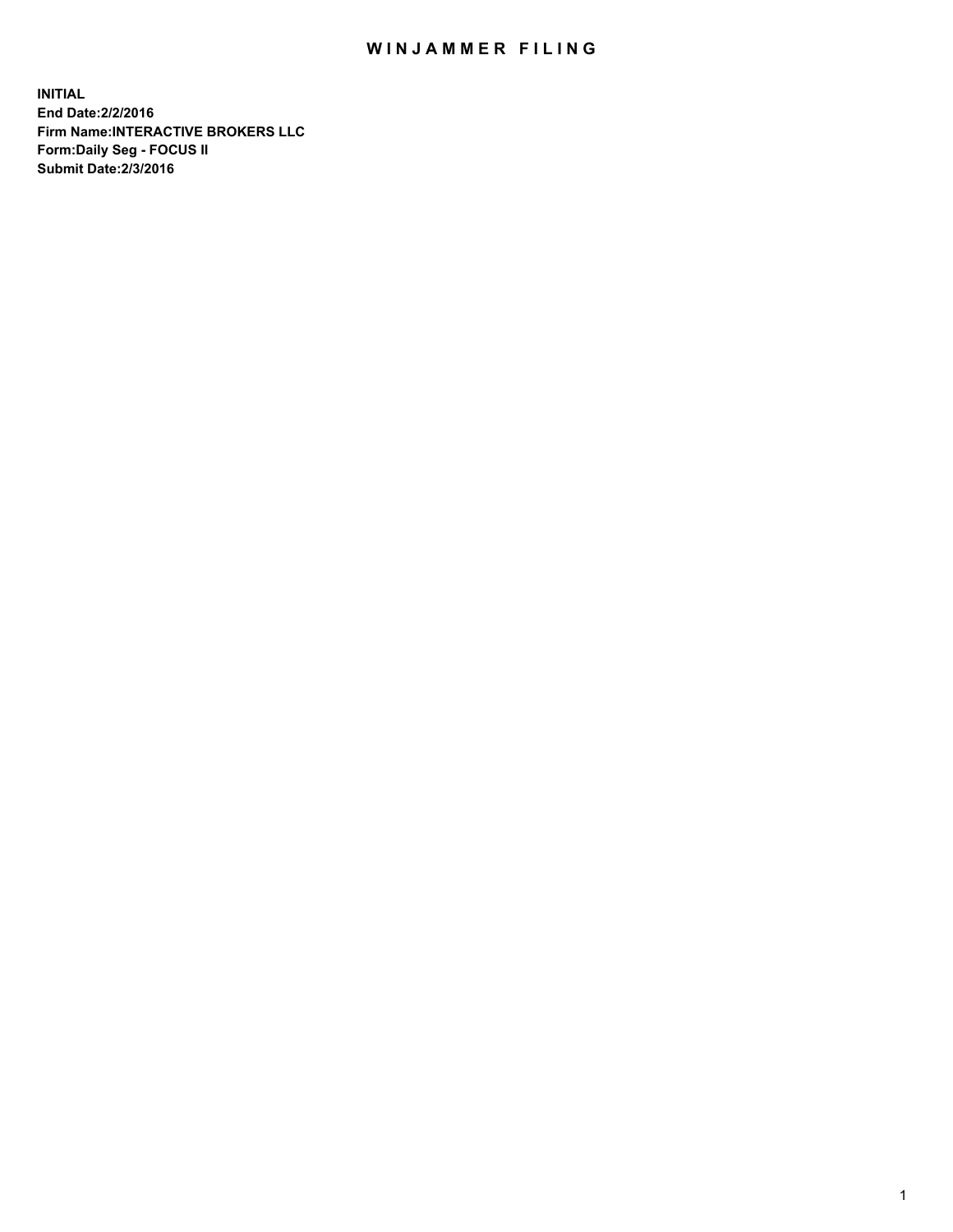## **INITIAL End Date:2/2/2016 Firm Name:INTERACTIVE BROKERS LLC Form:Daily Seg - FOCUS II Submit Date:2/3/2016 Daily Segregation - Cover Page**

| Name of Company<br><b>Contact Name</b><br><b>Contact Phone Number</b><br><b>Contact Email Address</b>                                                                                                                                                                                                                          | <b>INTERACTIVE BROKERS LLC</b><br><b>Alex Parker</b><br>203-618-7738<br>aparker@interactivebrokers.com |
|--------------------------------------------------------------------------------------------------------------------------------------------------------------------------------------------------------------------------------------------------------------------------------------------------------------------------------|--------------------------------------------------------------------------------------------------------|
| FCM's Customer Segregated Funds Residual Interest Target (choose one):<br>a. Minimum dollar amount: ; or<br>b. Minimum percentage of customer segregated funds required:%; or<br>c. Dollar amount range between: and; or<br>d. Percentage range of customer segregated funds required between:% and%.                          | <u>0</u><br>155,000,000 245,000,000<br><u>00</u>                                                       |
| FCM's Customer Secured Amount Funds Residual Interest Target (choose one):<br>a. Minimum dollar amount: ; or<br>b. Minimum percentage of customer secured funds required:%; or<br>c. Dollar amount range between: and; or<br>d. Percentage range of customer secured funds required between:% and%.                            | <u>0</u><br>80,000,000 120,000,000<br>0 <sub>0</sub>                                                   |
| FCM's Cleared Swaps Customer Collateral Residual Interest Target (choose one):<br>a. Minimum dollar amount: ; or<br>b. Minimum percentage of cleared swaps customer collateral required:% ; or<br>c. Dollar amount range between: and; or<br>d. Percentage range of cleared swaps customer collateral required between:% and%. | ₫<br>0 <sub>0</sub><br>0 <sub>0</sub>                                                                  |

Attach supporting documents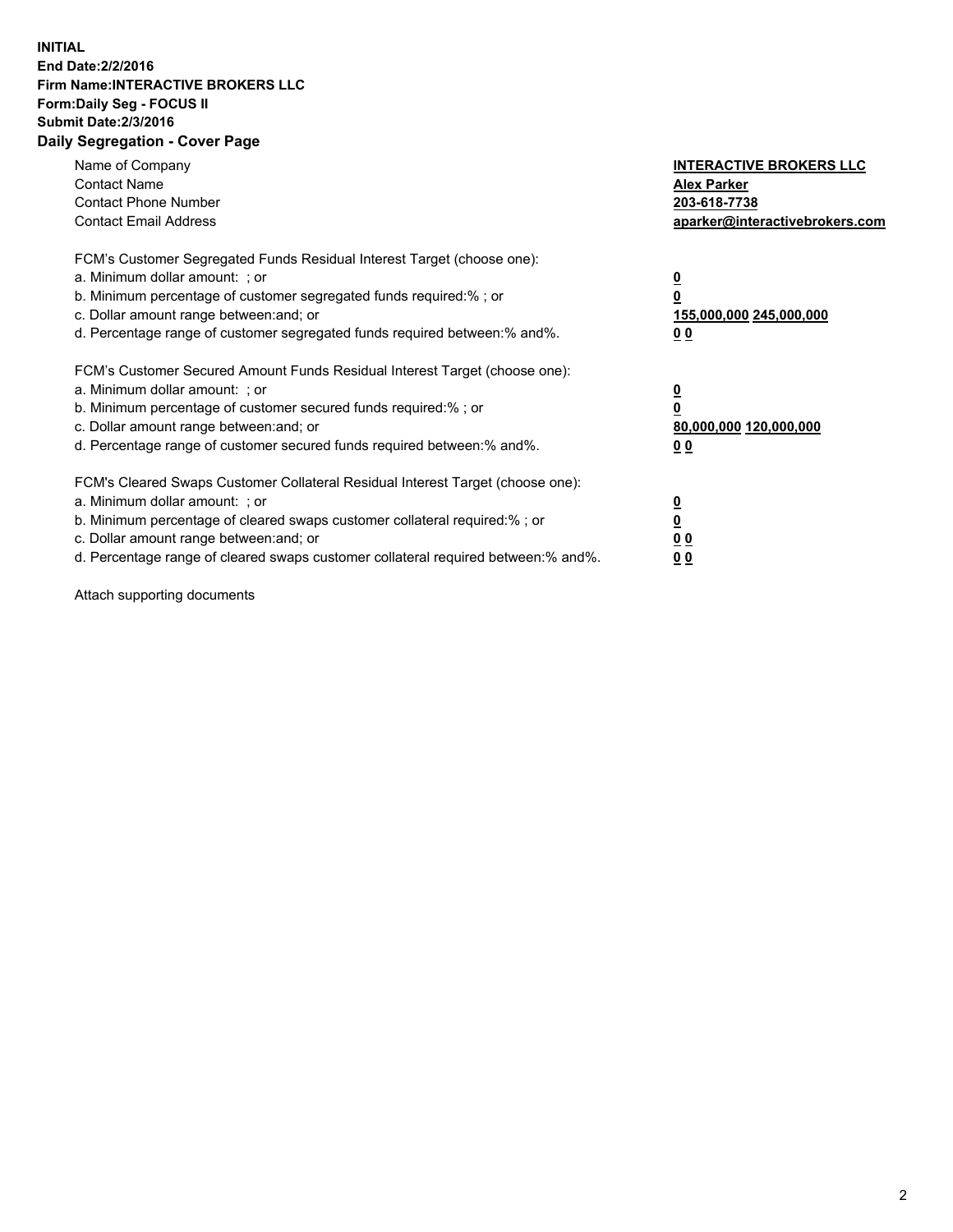## **INITIAL End Date:2/2/2016 Firm Name:INTERACTIVE BROKERS LLC Form:Daily Seg - FOCUS II Submit Date:2/3/2016 Daily Segregation - Secured Amounts**

|     | Foreign Futures and Foreign Options Secured Amounts                                         |                                   |
|-----|---------------------------------------------------------------------------------------------|-----------------------------------|
|     | Amount required to be set aside pursuant to law, rule or regulation of a foreign            | $0$ [7305]                        |
|     | government or a rule of a self-regulatory organization authorized thereunder                |                                   |
| 1.  | Net ledger balance - Foreign Futures and Foreign Option Trading - All Customers             |                                   |
|     | A. Cash                                                                                     | 340,466,699 [7315]                |
|     | B. Securities (at market)                                                                   | $0$ [7317]                        |
| 2.  | Net unrealized profit (loss) in open futures contracts traded on a foreign board of trade   | -18,623,047 [7325]                |
| 3.  | Exchange traded options                                                                     |                                   |
|     | a. Market value of open option contracts purchased on a foreign board of trade              | 31,214 [7335]                     |
|     | b. Market value of open contracts granted (sold) on a foreign board of trade                | -102,221 [7337]                   |
| 4.  | Net equity (deficit) (add lines 1.2. and 3.)                                                | 321,772,645 [7345]                |
| 5.  | Account liquidating to a deficit and account with a debit balances - gross amount           | 157,089 [7351]                    |
|     | Less: amount offset by customer owned securities                                            | 0 [7352] 157,089 [7354]           |
| 6.  | Amount required to be set aside as the secured amount - Net Liquidating Equity              | 321,929,734 [7355]                |
|     | Method (add lines 4 and 5)                                                                  |                                   |
| 7.  | Greater of amount required to be set aside pursuant to foreign jurisdiction (above) or line |                                   |
|     |                                                                                             | 321,929,734 [7360]                |
|     | 6.                                                                                          |                                   |
|     | FUNDS DEPOSITED IN SEPARATE REGULATION 30.7 ACCOUNTS                                        |                                   |
| 1.  | Cash in banks                                                                               |                                   |
|     | A. Banks located in the United States                                                       | 500,149 [7500]                    |
|     | B. Other banks qualified under Regulation 30.7                                              | 0 [7520] 500,149 [7530]           |
| 2.  | Securities                                                                                  |                                   |
|     | A. In safekeeping with banks located in the United States                                   | 359,561,915 [7540]                |
|     | B. In safekeeping with other banks qualified under Regulation 30.7                          | 0 [7560] 359,561,915 [7570]       |
| 3.  | Equities with registered futures commission merchants                                       |                                   |
|     | A. Cash                                                                                     | $0$ [7580]                        |
|     | <b>B.</b> Securities                                                                        | $0$ [7590]                        |
|     | C. Unrealized gain (loss) on open futures contracts                                         | $0$ [7600]                        |
|     | D. Value of long option contracts                                                           | $0$ [7610]                        |
|     | E. Value of short option contracts                                                          | 0 [7615] 0 [7620]                 |
| 4.  | Amounts held by clearing organizations of foreign boards of trade                           |                                   |
|     | A. Cash                                                                                     | $0$ [7640]                        |
|     | <b>B.</b> Securities                                                                        | $0$ [7650]                        |
|     | C. Amount due to (from) clearing organization - daily variation                             | $0$ [7660]                        |
|     | D. Value of long option contracts                                                           | $0$ [7670]                        |
|     | E. Value of short option contracts                                                          | 0 [7675] 0 [7680]                 |
| 5.  | Amounts held by members of foreign boards of trade                                          |                                   |
|     | A. Cash                                                                                     | 94,459,815 [7700]                 |
|     | <b>B.</b> Securities                                                                        | $0$ [7710]                        |
|     | C. Unrealized gain (loss) on open futures contracts                                         | -3,704,255 [7720]                 |
|     | D. Value of long option contracts                                                           | 31,212 [7730]                     |
|     | E. Value of short option contracts                                                          | -102,214 [7735] 90,684,558 [7740] |
| 6.  | Amounts with other depositories designated by a foreign board of trade                      | $0$ [7760]                        |
| 7.  | Segregated funds on hand                                                                    | $0$ [7765]                        |
| 8.  | Total funds in separate section 30.7 accounts                                               | 450,746,622 [7770]                |
| 9.  | Excess (deficiency) Set Aside for Secured Amount (subtract line 7 Secured Statement         | 128,816,888 [7380]                |
|     | Page 1 from Line 8)                                                                         |                                   |
| 10. | Management Target Amount for Excess funds in separate section 30.7 accounts                 | 80,000,000 [7780]                 |
| 11. | Excess (deficiency) funds in separate 30.7 accounts over (under) Management Target          | 48,816,888 [7785]                 |
|     |                                                                                             |                                   |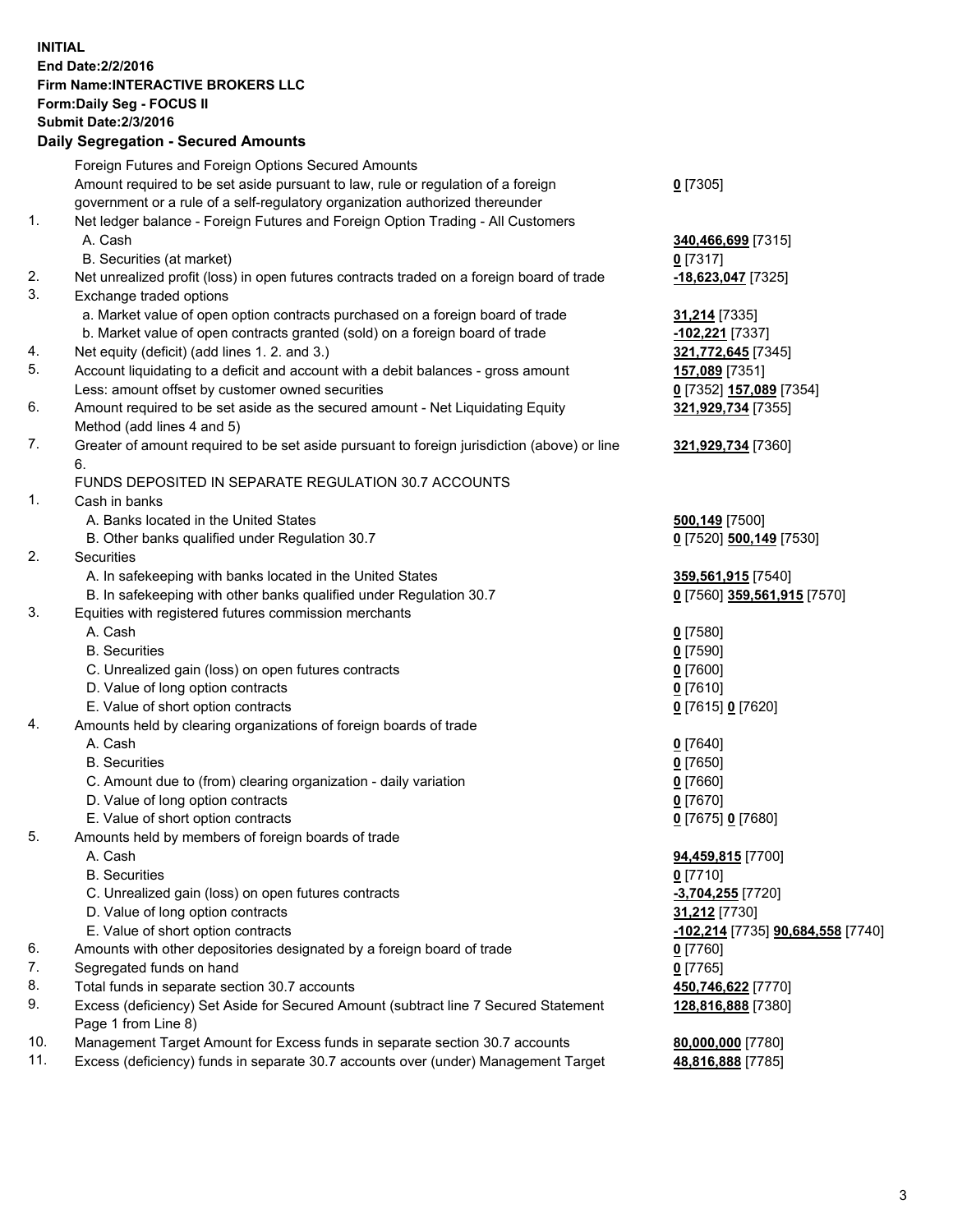**INITIAL End Date:2/2/2016 Firm Name:INTERACTIVE BROKERS LLC Form:Daily Seg - FOCUS II Submit Date:2/3/2016 Daily Segregation - Segregation Statement** SEGREGATION REQUIREMENTS(Section 4d(2) of the CEAct) 1. Net ledger balance A. Cash **2,640,320,099** [7010] B. Securities (at market) **0** [7020] 2. Net unrealized profit (loss) in open futures contracts traded on a contract market **51,275,508** [7030] 3. Exchange traded options A. Add market value of open option contracts purchased on a contract market **102,040,676** [7032] B. Deduct market value of open option contracts granted (sold) on a contract market **-195,407,245** [7033] 4. Net equity (deficit) (add lines 1, 2 and 3) **2,598,229,038** [7040] 5. Accounts liquidating to a deficit and accounts with debit balances - gross amount **349,532** [7045] Less: amount offset by customer securities **0** [7047] **349,532** [7050] 6. Amount required to be segregated (add lines 4 and 5) **2,598,578,570** [7060] FUNDS IN SEGREGATED ACCOUNTS 7. Deposited in segregated funds bank accounts A. Cash **212,425,401** [7070] B. Securities representing investments of customers' funds (at market) **1,599,044,453** [7080] C. Securities held for particular customers or option customers in lieu of cash (at market) **0** [7090] 8. Margins on deposit with derivatives clearing organizations of contract markets A. Cash **67,576,526** [7100] B. Securities representing investments of customers' funds (at market) **1,013,326,244** [7110] C. Securities held for particular customers or option customers in lieu of cash (at market) **0** [7120] 9. Net settlement from (to) derivatives clearing organizations of contract markets **3,121,886** [7130] 10. Exchange traded options A. Value of open long option contracts **102,034,531** [7132] B. Value of open short option contracts **-195,401,134** [7133] 11. Net equities with other FCMs A. Net liquidating equity **0** [7140] B. Securities representing investments of customers' funds (at market) **0** [7160] C. Securities held for particular customers or option customers in lieu of cash (at market) **0** [7170] 12. Segregated funds on hand **0** [7150] 13. Total amount in segregation (add lines 7 through 12) **2,802,127,907** [7180] 14. Excess (deficiency) funds in segregation (subtract line 6 from line 13) **203,549,337** [7190] 15. Management Target Amount for Excess funds in segregation **155,000,000** [7194] **48,549,337** [7198]

16. Excess (deficiency) funds in segregation over (under) Management Target Amount Excess